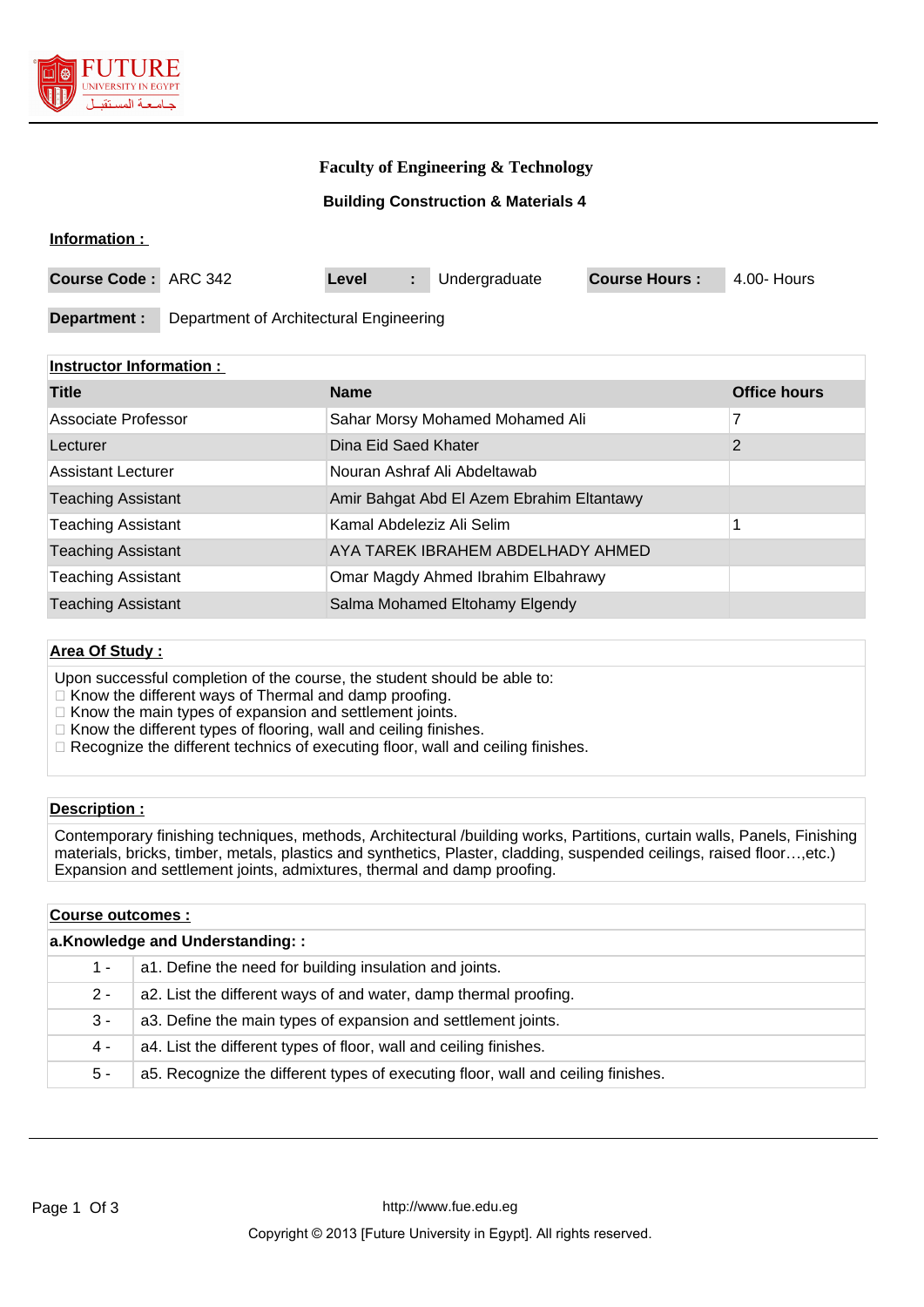

| b.Intellectual Skills::                |                                                                                                      |  |  |
|----------------------------------------|------------------------------------------------------------------------------------------------------|--|--|
| $1 -$                                  | b1. Differentiate between the different types of thermal and damp proofing.                          |  |  |
| $2 -$                                  | b2. Differentiate between the different types of Expansion and settlement joints.                    |  |  |
| $3 -$                                  | b3. Weight the importance of building finishes.                                                      |  |  |
| $4 -$                                  | b4. Appraise the characteristics of different building materials                                     |  |  |
| $5 -$                                  | b5. Select best finishing materials and fixation technics for floor, wall, ceiling and facades.      |  |  |
| c. Professional and Practical Skills:: |                                                                                                      |  |  |
| $1 -$                                  | c1. Draw details with appropriate materials for various interior and exterior finishing cases.       |  |  |
| $2 -$                                  | c2. Draw details of deferent building's parts with thermal and damp proof                            |  |  |
| $3 -$                                  | c3. Draw details for Expansion and settlement joints.                                                |  |  |
| 4 -                                    | c4. Draw details to solve problem considering the use of different finishing materials side by side. |  |  |
| d.General and Transferable Skills: :   |                                                                                                      |  |  |
| $1 -$                                  | d1. Manage tasks and resources                                                                       |  |  |
| $2 -$                                  | d2. Search for information                                                                           |  |  |
| $3 -$                                  | d <sub>3</sub> . Refer to relevant literatures                                                       |  |  |

## **Course Topic And Contents :**

| <b>Topic</b>                                                                                               | No. of hours Lecture |                | <b>Tutorial / Practical</b> |
|------------------------------------------------------------------------------------------------------------|----------------------|----------------|-----------------------------|
| Introduction and overview                                                                                  | 6                    | 2              | $\overline{4}$              |
| Water and damp proofing                                                                                    | 6                    | 2              | $\overline{4}$              |
| Thermal proofing                                                                                           | 6                    | 2              | $\overline{4}$              |
| Expansion and settlement joints                                                                            | 6                    | 2              | 4                           |
| Research submission                                                                                        | 6                    | 0              | 6                           |
| Floor Finishes: Marble/ Granite                                                                            | 6                    | 2              | 4                           |
| Floor Finishes: Wooden / Ceramic / Tiles                                                                   | 6                    | 2              | $\overline{4}$              |
| Floor Finishes: Raised floor                                                                               | 6                    | $\overline{2}$ | $\overline{4}$              |
| Introduction to wall Finishes: Partitions / Plaster work/ wall paper                                       | 6                    | 2              | $\overline{4}$              |
| Wall Finishes: Cladding / Partitions                                                                       | 6                    | 2              | 4                           |
| Wall Finishes: Curtain walls                                                                               | 6                    | 2              | $\overline{4}$              |
| Introduction to Celling Finishes: Ceiling finishes, Plaster work/<br>Suspended & False Ceiling/ Metal lath | 6                    | $\overline{2}$ | 4                           |
| Ceiling finishes: Aluminum Strips / Gypsum Tiles / Gypsum<br>Boards / Acoustic Tiles                       | 6                    | 2              | 4                           |
| Ceiling finishes: Aluminum Strips / Gypsum Tiles / Gypsum<br>Boards / Acoustic Tiles                       | 6                    | 2              | 4                           |
| Revision                                                                                                   | 6                    | 2              | $\overline{4}$              |

# **Teaching And Learning Methodologies :**

Lectures.